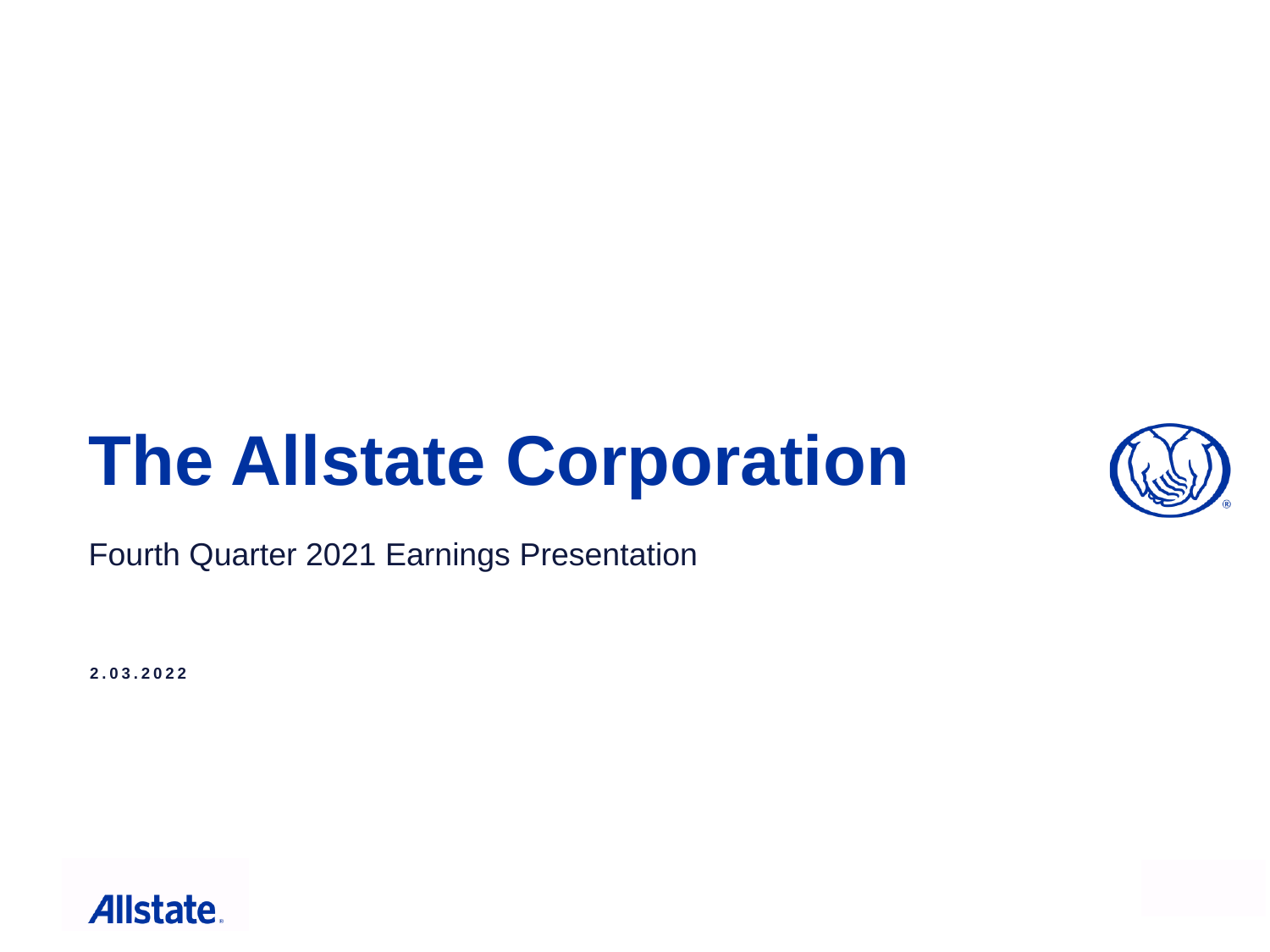This presentation contains forward-looking statements and information. This presentation also contains non-GAAP measures that are denoted with an asterisk. You can find the reconciliation of those measures to GAAP measures within our most recent earnings release or investor supplement.

Additional information on factors that could cause results to differ materially from this presentation is available in the 2020 Form 10-K, Form 10-Q for September 30, 2021, our most recent earnings release, and at the end of these slides. These materials are available on our website, www.allstateinvestors.com, under the "Financials" link.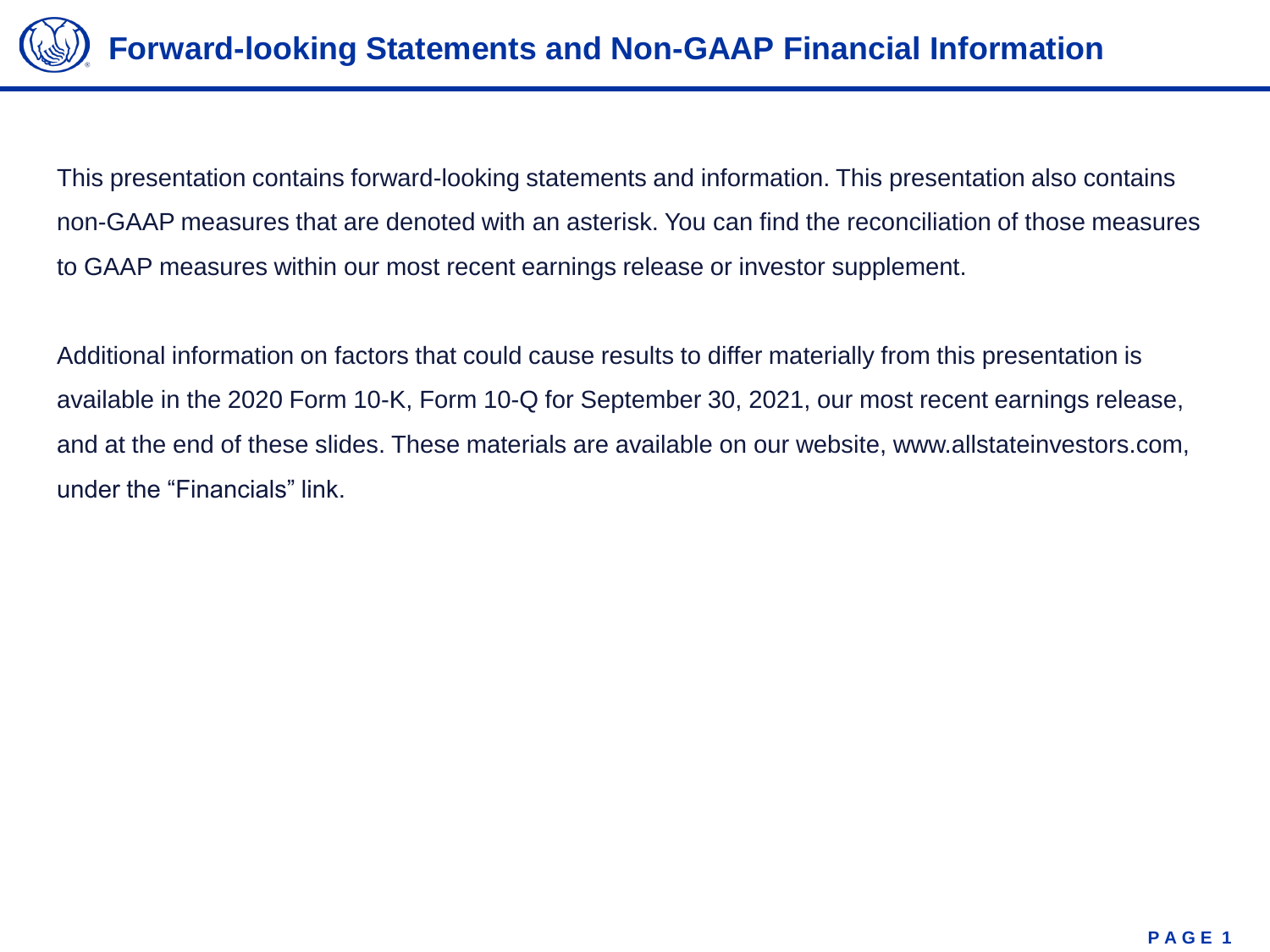# **Expanding Investor Communications in 2022**

- Adding quarterly non-earnings special topic calls to provide deeper insights into significant strategic or operational topics
- Enhancing Property-Liability rate disclosures by posting monthly implemented rate activity on the investor relations website to provide additional information on premium growth

- 60-minute investor calls in addition to quarterly earnings calls
- Initial call to take place in March
- First topic of discussion will focus on the current auto insurance operating environment
- Other topics may include homeowners insurance, independent agent channel, expanding Protection Services and investments

#### **Special Topic Calls Enhanced Auto Insurance Rate Disclosures**

- Price increases to address rising loss costs will continue throughout 2022
- Disclosing implemented auto rate actions on the Allstate investor relations website beginning in February 2022 and continuing until margins achieve targeted levels
- Rate disclosures will be posted on the third Thursday of every month in conjunction with catastrophe losses
- Posting of implemented rate changes will occur regardless of whether there is a catastrophe loss release in the month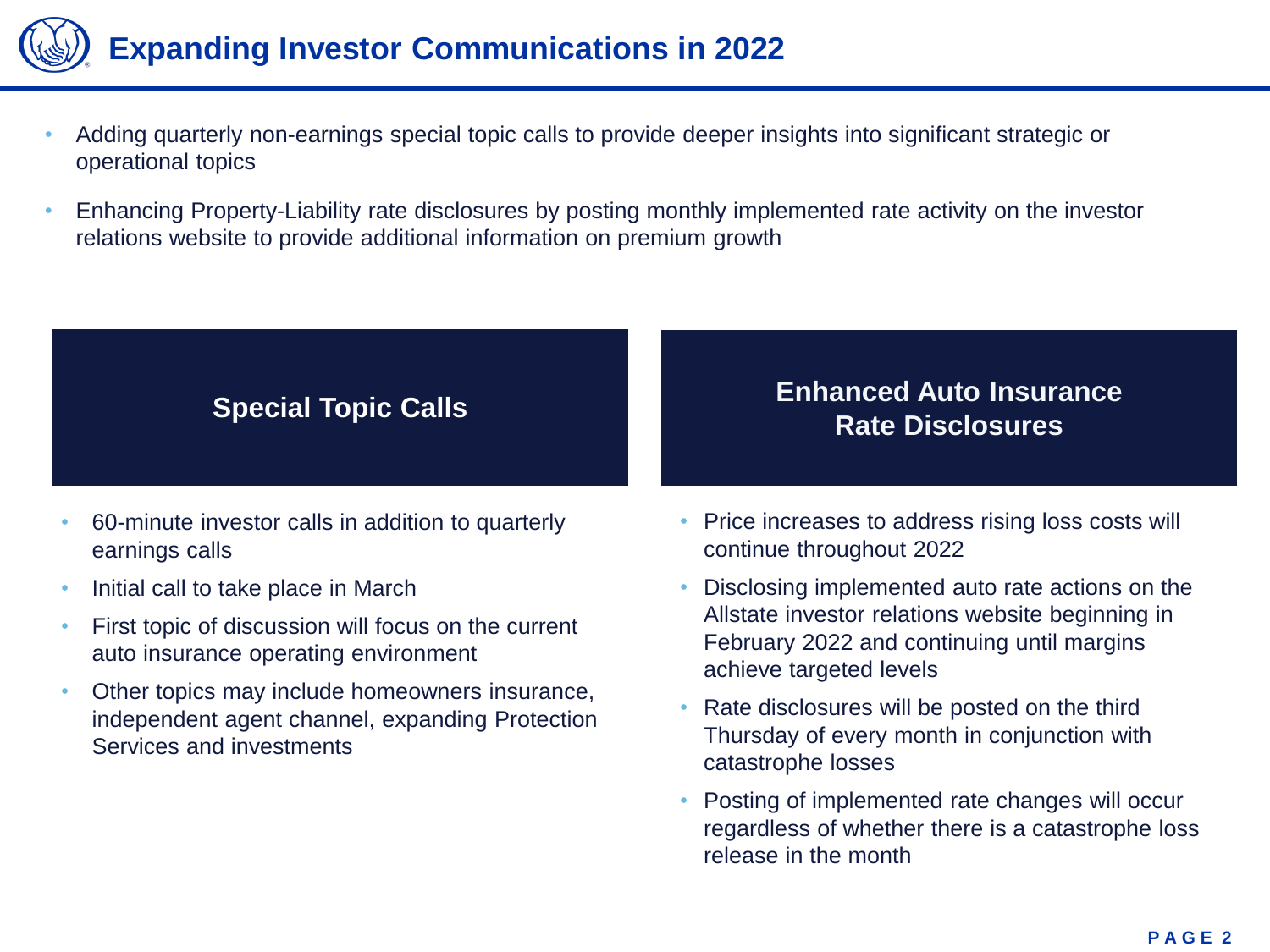# **Allstate's Execution and Innovation Create Sustainable Shareholder Value**

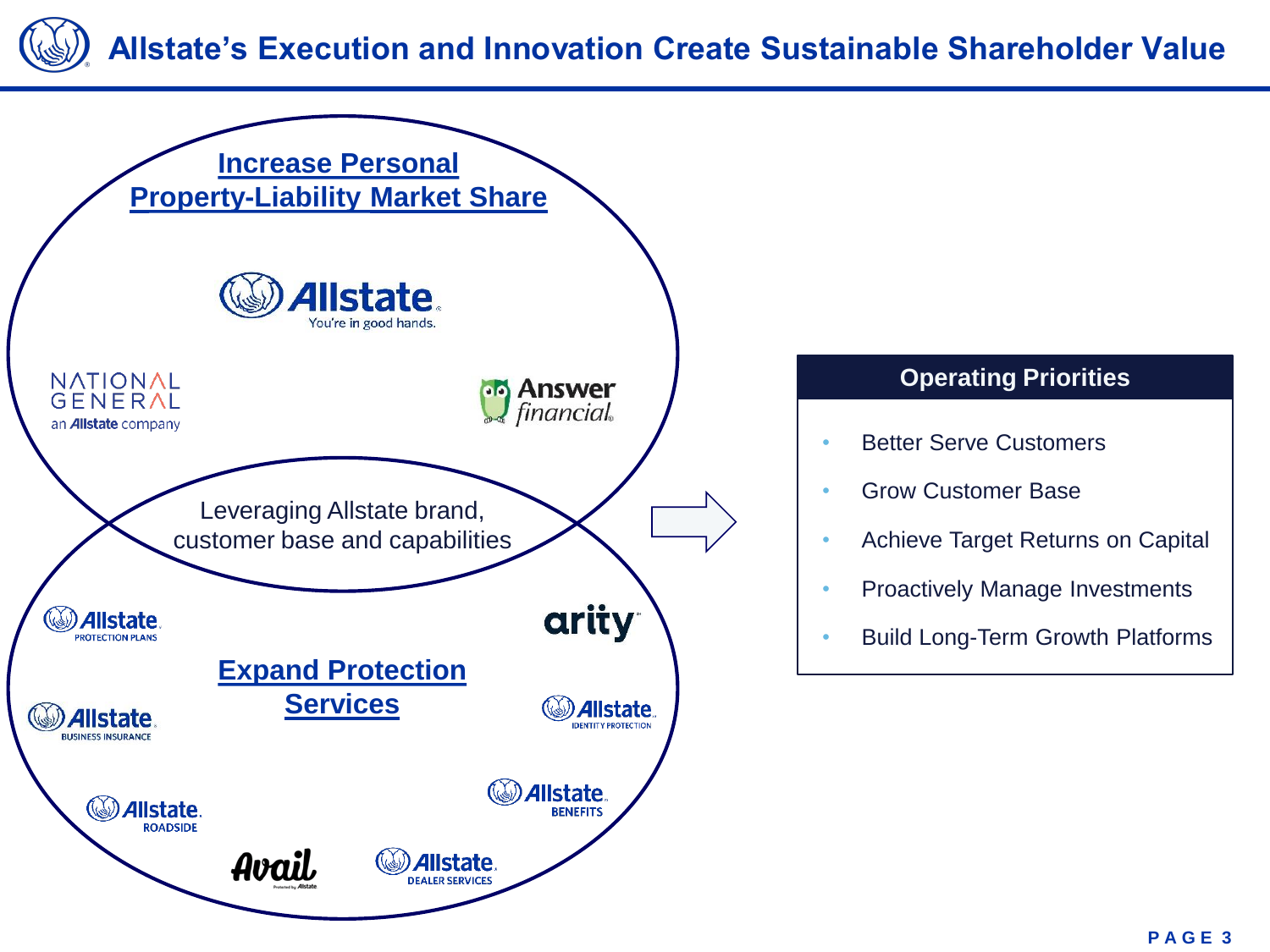# **Allstate Generated Strong Results in 2021**

- Total revenues of \$13.0 billion in the fourth quarter and \$50.6 billion for the full year 2021
	- o Property-Liability insurance premiums increased, reflecting the acquisition of National General and growth in homeowners insurance
	- o Strong performance-based results drove significantly higher net investment income
- Net income of \$790 million in the fourth quarter and \$1.5 billion for the full year 2021
	- o Loss on sale of life and annuity businesses reduced income by \$4.1 billion for the full year 2021
- Adjusted net income\* of \$796 million (\$2.75 per share) in the fourth quarter and \$4.0 billion (\$13.48 per share) for the full year

| <b>Three months ended</b><br>December 31,                               |       |               | <b>Twelve months ended</b><br>December 31, |          |                  |
|-------------------------------------------------------------------------|-------|---------------|--------------------------------------------|----------|------------------|
| 2021                                                                    | 2020  | <b>Change</b> | 2021                                       | 2020     | <b>Change</b>    |
| \$13,011                                                                |       | 18.7%         | \$50,588                                   | \$41,909 | 20.7%            |
| 10,390                                                                  |       | 17.0%         | 40,454                                     | 35,580   | 13.7%            |
| 459                                                                     |       | 75.2%         | 1,821                                      | 1,094    | 66.5%            |
| 847                                                                     |       | 28.3%         | 3,293                                      | 1,590    | 107.1%           |
| 266                                                                     |       | (45.7%)       | 1,084                                      | 1,087    | $(0.3\%)$        |
|                                                                         |       |               |                                            |          |                  |
| 790                                                                     | 2,598 | $(69.6\%)$    | 1,485                                      | 5,461    | (72.8%)          |
| 796                                                                     | 1,592 | $(50.0\%)$    | 4,033                                      | 4,510    | $(10.6\%)$       |
|                                                                         |       |               |                                            |          |                  |
| 2.73                                                                    | 8.45  | (67.7%)       | 4.96                                       | 17.31    | (71.3%)          |
| 2.75                                                                    | 5.18  | $(46.9\%)$    | 13.48                                      | 14.29    | $(5.7\%)$        |
| Return on Allstate common shareholders' equity (trailing twelve months) |       |               |                                            |          |                  |
|                                                                         |       |               | 5.8%                                       |          | 21.0% (15.2) pts |
|                                                                         |       |               | 16.9%                                      | 19.2%    | $(2.3)$ pts      |
|                                                                         |       |               | \$10,962<br>8,884<br>262<br>660<br>490     |          |                  |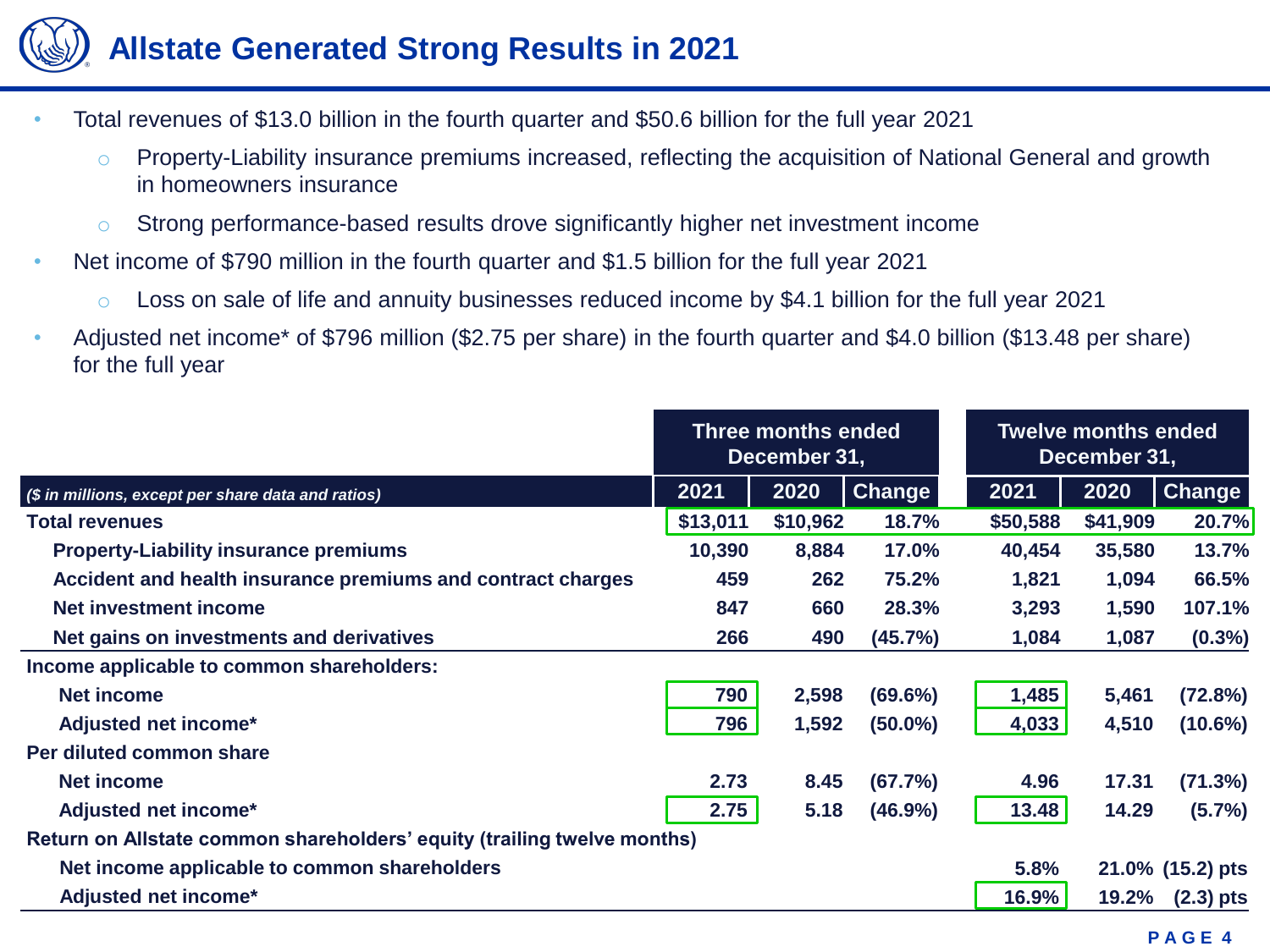# **Allstate Delivered on 2021 Operating Priorities**

| <b>Better Serve</b><br><b>Customers</b>                      | $\bullet$ | Lowered expenses to improve the competitive price position of auto insurance<br>Enterprise Net Promoter Score finished slightly below prior year<br>Allstate Health and Benefits expanded group and individual products with the acquisition of National<br>General                                                                                                                                                    |
|--------------------------------------------------------------|-----------|------------------------------------------------------------------------------------------------------------------------------------------------------------------------------------------------------------------------------------------------------------------------------------------------------------------------------------------------------------------------------------------------------------------------|
| <b>Grow Customer</b><br><b>Base</b>                          |           | Total policies in force grew to 190.9 million, a 9.8% increase to the prior year<br>Property-Liability policies in force increased by 13.7% due to the acquisition of National General and<br>growth in the Allstate brand; continued to expand direct and independent agent distribution<br>Protection Services policies in force increased 8.9% compared to the prior year to 148.4 million                          |
| <b>Achieve Target</b><br><b>Returns on</b><br><b>Capital</b> | $\bullet$ | Adjusted net income* of \$4.0 billion and return on shareholders' equity* of 16.9% in 2021<br>Property-Liability combined ratio of 95.9 for full year 2021; addressing impact of rising loss costs with<br>rate increases and ongoing cost reductions<br>Protection Services profitable growth driven by Allstate Protection Plans                                                                                     |
| <b>Proactively</b><br><b>Manage</b><br><b>Investments</b>    |           | Net investment income of \$3.3 billion in 2021, reflecting exceptional performance-based income<br>Total return of 4.4% on \$64.7 billion investment portfolio in 2021                                                                                                                                                                                                                                                 |
| <b>Build Long-Term</b><br><b>Growth Platforms</b>            |           | Divested Allstate Life Insurance Company and Allstate Life Insurance Company of New York for \$4.4 billion<br>Acquired National General for \$4 billion, improving strategic position in the independent agent channel<br>Executing on Transformative Growth to build a low-cost digital insurer with broad distribution<br>Profitable growth of Protection Services through expanded network of products and partners |

• Arity expanded telematics and marketing services with LeadCloud, Transparent.ly and Arity IQ

#### **P A G E 5**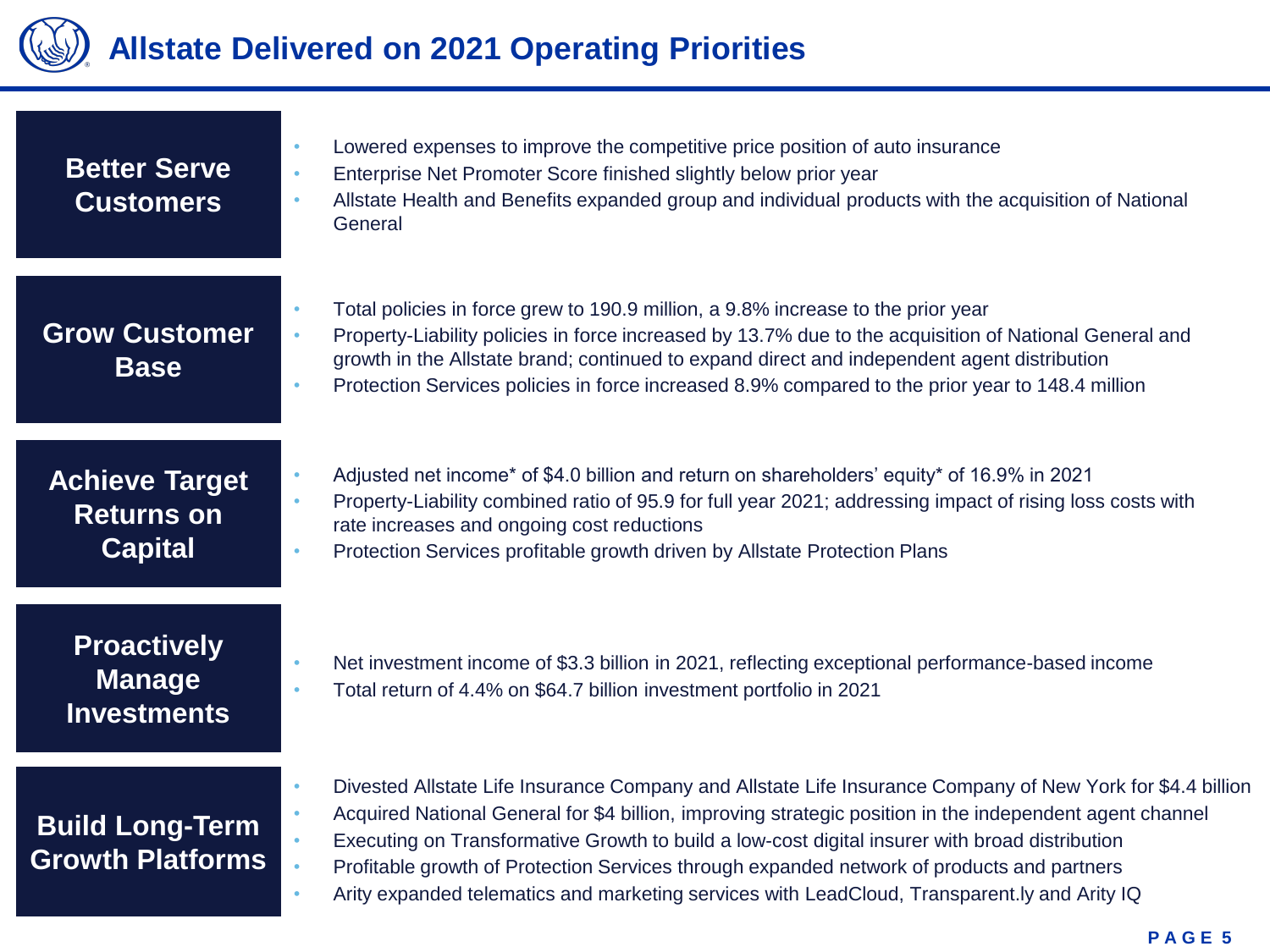#### **Property-Liability Combined Ratio Increased Due to Rising Loss Costs and Prior Year Reserve Reestimates**

- Recorded combined ratio of 98.9 in the fourth quarter driven by higher underlying auto and home losses as well as unfavorable prior year reserve reestimates
	- o Underlying loss cost increases driven by inflationary pressure on severity and increased frequency
	- o Prior year reserve strengthening primarily due to unfavorable loss development in auto insurance casualty coverages and shared economy business within commercial lines
		- Approximately 70% of prior year reserve strengthening in shared economy business related to three states which Allstate has exited
- Cost reductions provide operational flexibility and improve customer value
	- $\circ$  Adjusted expense ratio<sup>\*</sup>, which includes underwriting and claims expenses, improved to 26.0 for the full year 2021, declining by 0.6 points compared to the prior year and 3.2 points compared to 2018
	- $\circ$  Long-term objective to reduce adjusted expense ratio\* by an additional 3 points over the next 3 years



(1) Property-Liability claims expense ratio incorporates unallocated claims expenses; excludes allocated claims expenses and catastrophes

 $^{(2)}$  Adjusted underwriting expense ratio excludes amortization and impairment of purchased intangibles, restructuring, Coronavirus-related and advertising expenses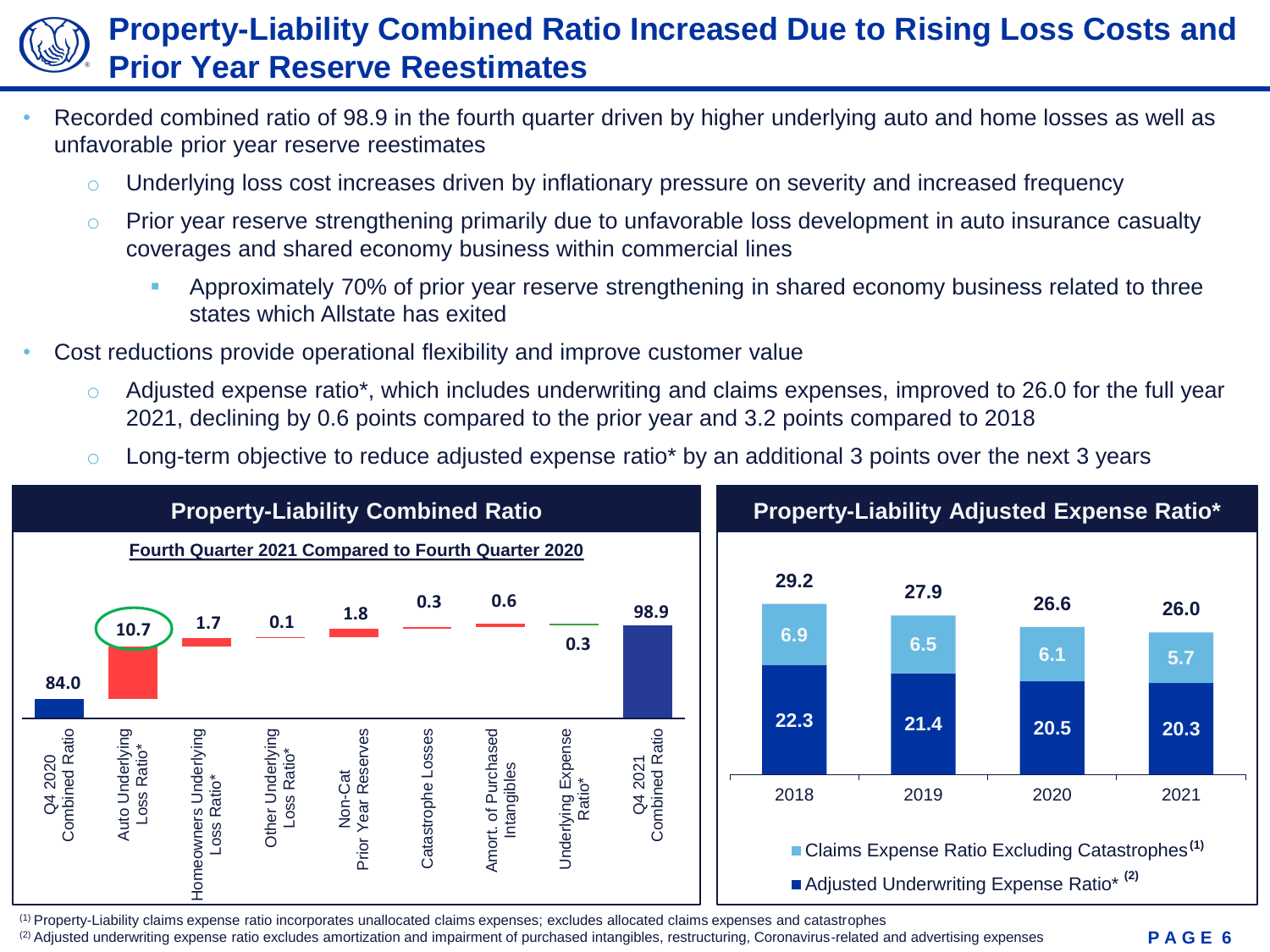#### **Auto Insurance Loss Costs Impacted by Inflationary Pressures**

- Auto underlying combined ratio\* of 100.2 in the fourth quarter and 92.5 for the full year 2021
- Auto accident frequency increased from early pandemic levels with Allstate brand auto property damage frequency 21.5% higher than the prior year quarter but 13.3% lower than 2019 levels
- Auto severity increases reflect rising inflationary impacts across coverages
	- o Physical damage severity reflects acceleration in the value of used cars, increased replacement car parts, and rising labor rates
	- A higher proportion of accidents are harder impact crashes giving rise to increased damage to vehicles and more severe injuries
	- Elevated casualty costs are a result of more severe injuries, medical inflation, medical consumption, cost shifting to more complex and costly procedures, and greater attorney representation



(1) Source: Manheim Used Vehicle Value Index; U.S. Bureau of Labor Statistics seasonally adjusted; CCC original equipment manufacturer industry average price per part

(2) Excludes Catastrophes, Claims Expenses, Prior year reserve reestimates, Canada and Esurance

 $(3)$  Price per part data develops over time as supplemental damage is restated to the date of the original estimate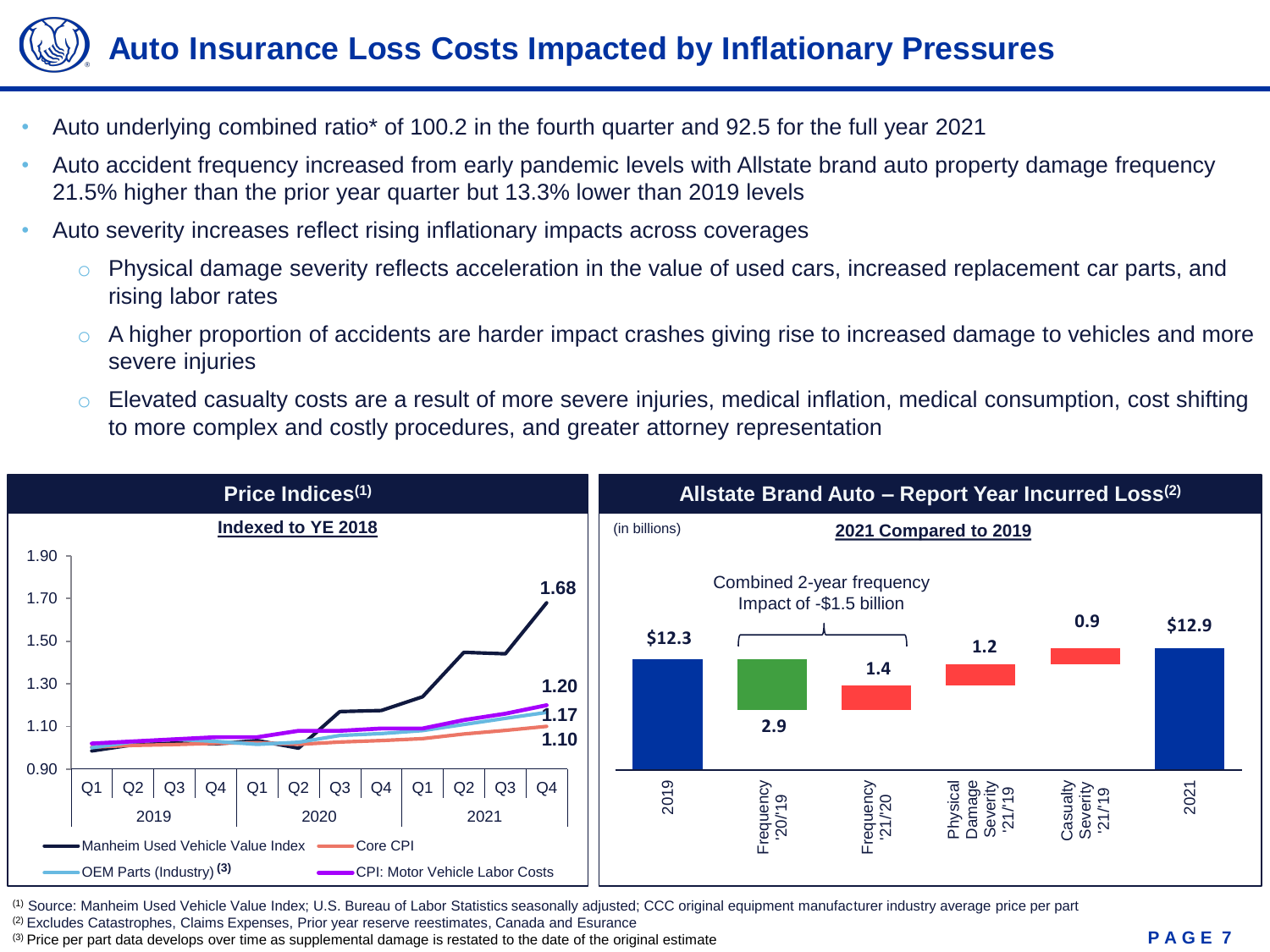#### **Addressing Increased Auto Insurance Loss Costs**

- Allstate targets a mid-90s combined ratio in auto insurance
- Reducing expenses to provide near-term margin improvement and mitigate impact on customers
- Aggressively pursuing price increases to address increased loss costs
	- o Implemented Allstate brand auto rate increases in 25 locations with an average increase of 7.1% and a total brand weighted impact of 2.9% in the fourth quarter of 2021
	- $\circ$  Auto insurance rate increases are applied as six month policies renew with annualized written premium impact fully recognized after twelve months
- Executing claims operating actions to manage loss costs
	- Strategic partnerships with parts suppliers and repair facilities to mitigate cost of repair
	- o Advanced claims analytics and predictive modeling to optimize repair versus total loss decisions and likelihood of injury and attorney representation



(1) Leverages prior year end written premium to estimate annualized impact from implemented rate in each quarter. Actual amounts will be based on retention and mix of customers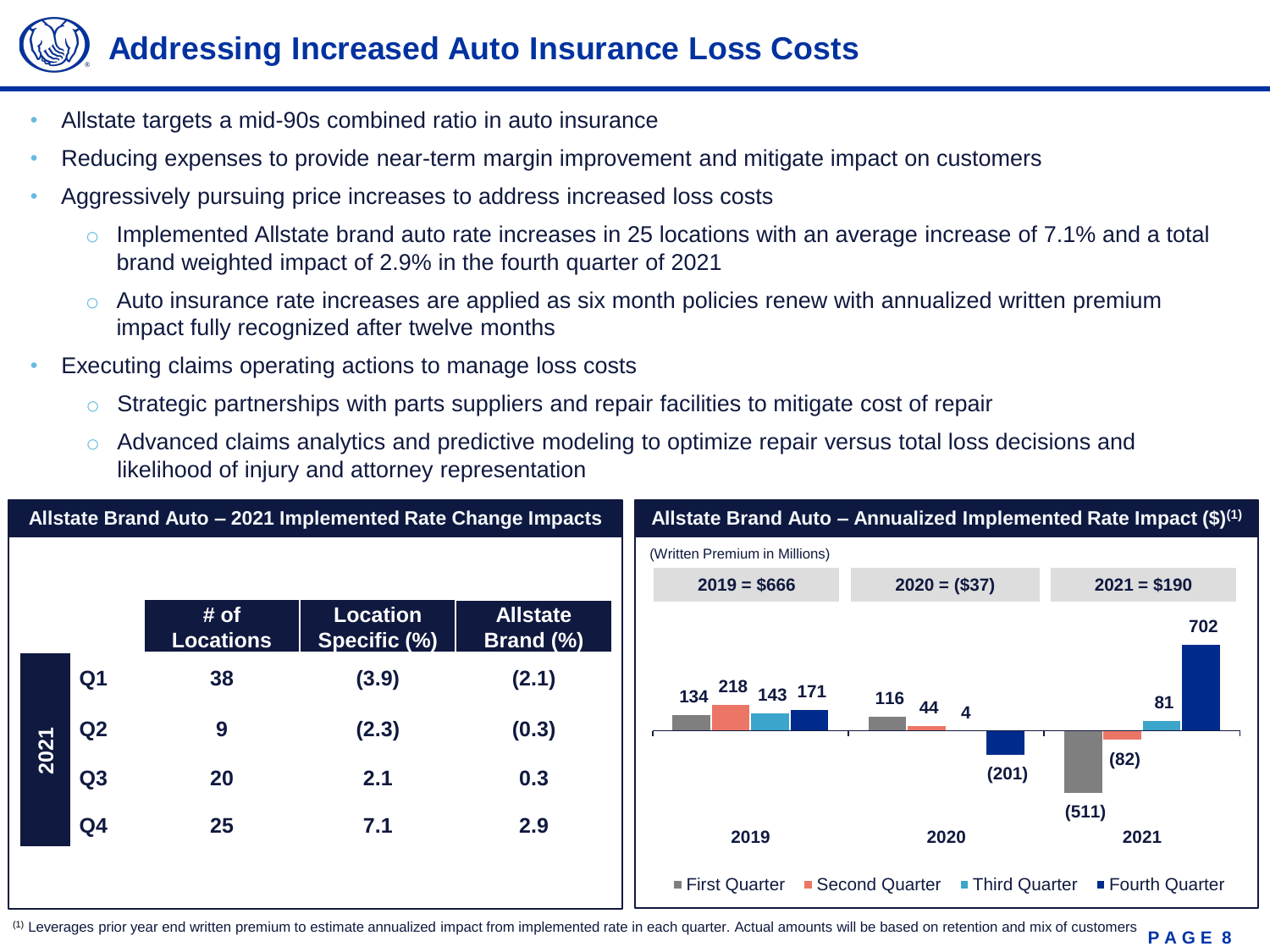## **Homeowners Insurance Generates Strong Returns**

- Allstate homeowners insurance underwriting margins consistently outperform the industry
	- $\circ$  Allstate brand homeowners insurance generated \$3.3 billion of underwriting income since 2017, with the industry generating nearly an \$18 billion underwriting loss from 2017 through 2020
	- $\circ$  Allstate brand underwriting income of \$411 million in 2021 and averaging \$667 million annually over the past 5 years
- Allstate is well positioned to maintain competitive position while growing
	- o House & Home product designed to address severe weather risks
	- $\circ$  Pricing features result in additional premium from higher replacement costs that are incremental to filed rate increases
	- o Sophisticated use of photo, video, and aerial imagery with local and catastrophe claims staff enables timely and accurate claims response at scale
	- o Allstate agents well positioned to broaden customer relationships, with policies growing 1.5% in 2021
	- o Expansion potential through independent agent distribution while repositioning National General's existing product and rating plans
- Leverage traditional and capital market reinsurance capacity and brokering in areas where return objectives cannot be achieved



(1) Industry and competitor information: Statutory results per S&P Global Market Intelligence; Allstate information: GAAP results. 2011-2015 does not reflect change in pension accounting (2) Allstate brand includes Esurance

#### **P A G E 9**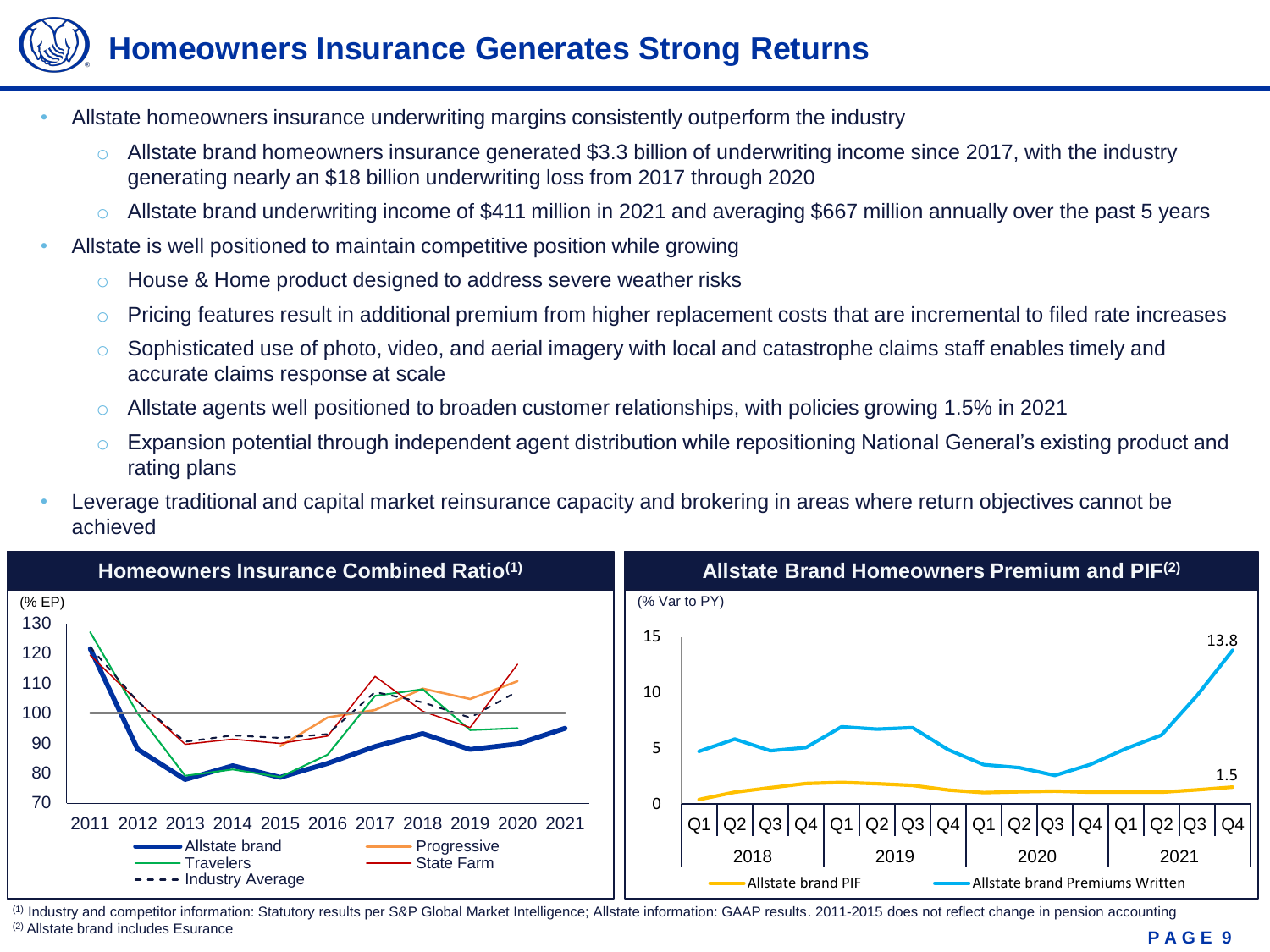#### **Transformative Growth Positions Allstate for Continued Success**

• Transformative Growth is a multi-year initiative to increase personal property-liability market share by building a lowcost digital insurer with broad distribution

#### **Improve Customer Value**

- Lower cost structure to improve competitive win rate without impacting margins
- Redesigning products and leveraging industry-leading telematics to create competitively differentiated offerings

#### **Expand Customer Access**

- Multi-faceted longitudinal plan to transform distribution
	- o Transition Allstate agents to higher growth and lower cost models
	- o Expand Allstate direct sales with lower pricing and enhanced capabilities
	- o Enhance independent agent distribution through National General

**Increase Sophistication and Investment in Customer Acquisition**

- Improving customer acquisition costs relative to lifetime value
- Increased investment in growth in 2021

#### **Deploy New Technology Ecosystem**

- Customer Experience and Product Management Ecosystems will improve ease of use and self-service capabilities at lower costs
- Testing new technology components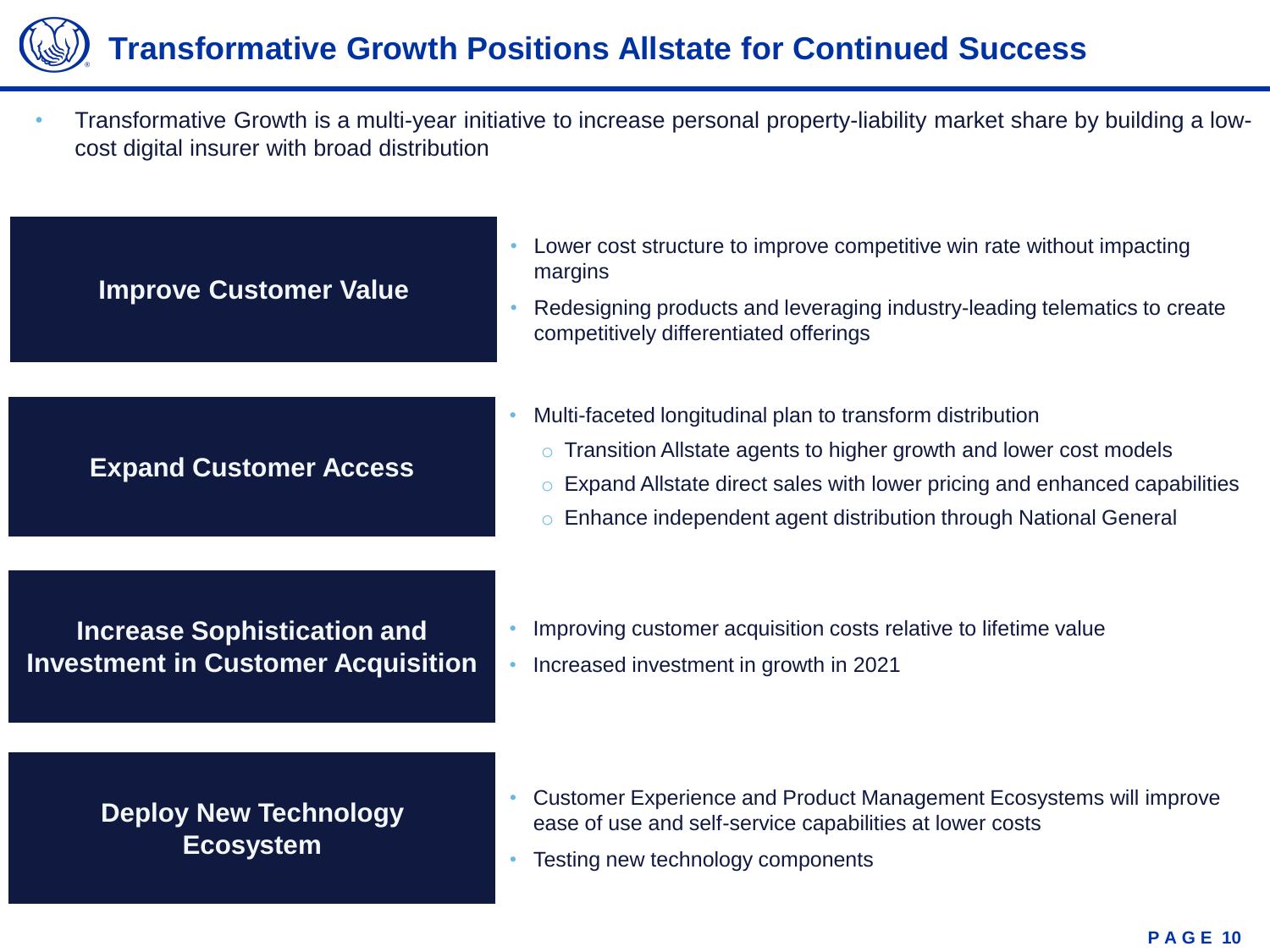

#### **Transformative Growth Drives Increased Policies in Force Through Acquisitions and Organic Growth**

- Property-Liability policies in force grew by 13.7% compared to prior year, driven by the National General and SafeAuto acquisitions
	- o Allstate brand increased direct channel sales and grew homeowners sold through Allstate agents
	- o When restated to include National General and SafeAuto in the prior year period, Property-Liability policies in force increased by 1.5% to 38.3 million in 2021
- New issued applications for personal auto increased 61%, driven by both Allstate and National General branded business
	- $\circ$  Existing Allstate agents increased new business but this was offset by fewer appointments of new agents
	- o Allstate brand direct sales increased by 28% over the prior year, representing 30% of new auto policies in 2021
	- o National General added 2.0 million new business policies through independent agent channel



(1) New EA reflects new agent appointment production compared to prior year new appointments (2) Allstate brand direct includes Esurance brand in 2021 and 2020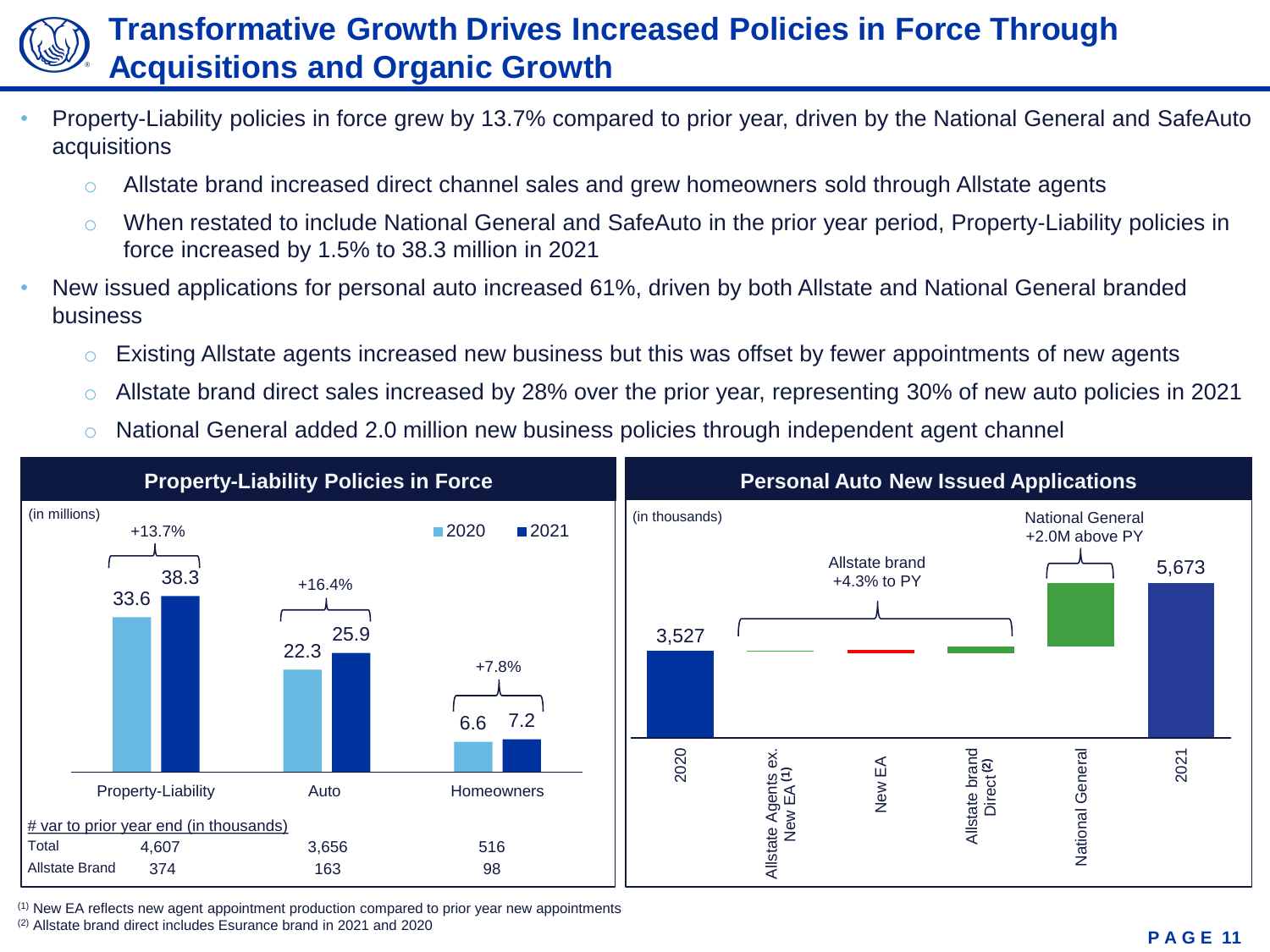# **Protection Services Generating Profitable Growth**

- Revenues<sup>(1)</sup> of \$2.3 billion for the full year 2021 increased 23.5% compared to the prior year
	- o Allstate Protection Plans ("APP") revenues of \$1.2 billion increased 23.8% compared to the prior year
	- $\circ$  Arity revenues increased due to integration of LeadCloud and Transparent. Iy marketing services
	- $\circ$  Written premium of \$2.6 billion in 2021 increased 39.8% compared to the prior year and increased 28.1% in the fourth quarter
- APP unearned premium of \$2.0 billion at year end 2021 will be recognized as revenue over policy lifetimes, driving future revenue growth
- Policies in force increased 8.9% compared to the prior year, primarily due to growth at APP
- Adjusted net income of \$179 million increased \$26 million compared to prior year due to growth at APP, partially offset by higher operating costs and expenses related to investments in growth



| <b>Protection Services Results</b>  |                        |                     |                   |               |  |  |  |  |
|-------------------------------------|------------------------|---------------------|-------------------|---------------|--|--|--|--|
| (\$ in millions)                    | Q <sub>4</sub><br>2021 | Var to<br><b>PY</b> | <b>FY</b><br>2021 | Var to<br>PY. |  |  |  |  |
| Revenues <sup>(1)</sup>             | \$606                  | 21.9%               | \$2,336           | 23.5%         |  |  |  |  |
| <b>Written Premium</b>              | \$716                  | 28.1%               | \$2,642           | 39.8%         |  |  |  |  |
| <b>Allstate Protection Plans</b>    | 519                    | 34.8                | 1,813             | 49.1          |  |  |  |  |
| <b>Allstate Roadside</b>            | 45                     | 4.7                 | 189               | 2.7           |  |  |  |  |
| <b>Allstate Dealer Services</b>     | 152                    | 16.0                | 640               | 30.6          |  |  |  |  |
| <b>Adjusted Net Income</b>          | \$29                   | (\$9)               | \$179             | \$26          |  |  |  |  |
| <b>Allstate Protection Plans</b>    | 23                     | (9)                 | 142               | 5             |  |  |  |  |
| Arity                               | (1)                    | 1                   | 3                 | 14            |  |  |  |  |
| Allstate Roadside                   |                        | (4)                 | 7                 | (5)           |  |  |  |  |
| <b>Allstate Dealer Services</b>     | 9                      | $\mathcal{P}$       | 34                | 5             |  |  |  |  |
| <b>Allstate Identity Protection</b> | (2)                    | 1                   | (7)               | 7             |  |  |  |  |
| <b>Policies in Force (M)</b>        | 148.4                  | 8.9%                |                   |               |  |  |  |  |

(1) Protection Services revenues exclude the impact of net gains and losses on investments and derivatives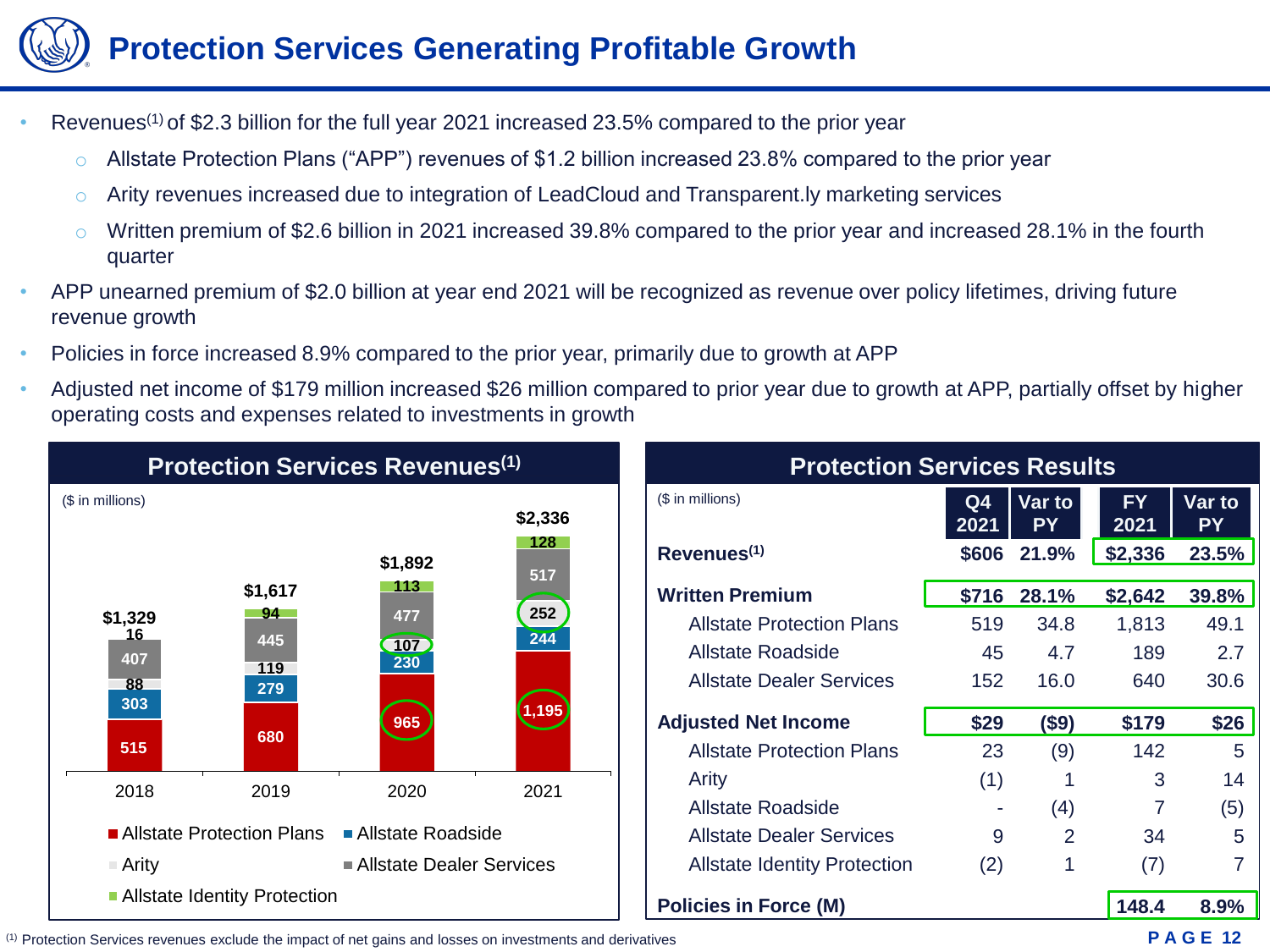

#### **Allstate Health and Benefits Growth and Margin Expand from National General Acquisition**

- Revenues<sup>(1)</sup> of \$2.3 billion in 2021 increased 92.3%, driven by the acquisition of National General
	- o Premiums and contract charges of \$1.8 billion increased 66.5% to the prior year due to the addition of group and individual health businesses
	- o Other revenue of \$359 million primarily represents administrative fees and commissions from sales of nonproprietary health products
- Adjusted net income of \$208 million increased \$112 million from the prior year, primarily driven by the acquisition of National General
	- o Adjusted net income of \$48 million in the fourth quarter increased \$14 million from the prior year as higher income from National General was partially offset by higher benefit utilization



(1) Health and Benefits revenues exclude the impact of net gains and losses on investments and derivatives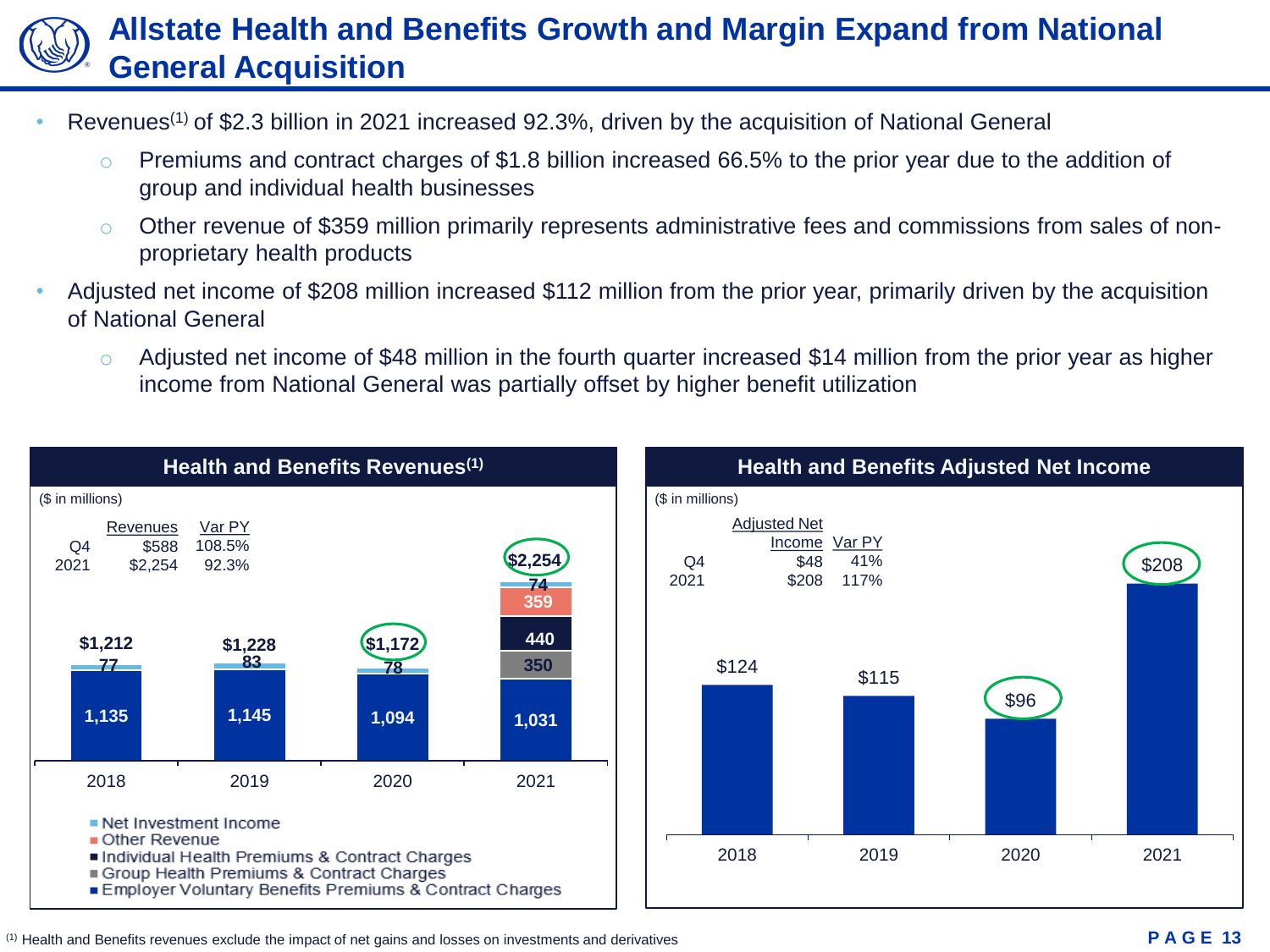# **Net Investment Income Reflects Higher Performance-based Results**

- Net investment income of \$3.3 billion in full year 2021 increased \$1.7 billion above 2020, reflecting increased performance-based investment income
- Performance-based results represent a long-term diversified approach to fund and direct investing
	- o Performance-based strategy delivers attractive long-term returns, but more variable quarterly results
- Total return on continuing operations portfolio was 1.1% in fourth quarter and 4.4% for the year



(1) Investee level expenses (ILE) comprise asset level operating expenses are netted against market-based and performance-based income

(2) Total portfolio and market-based returns reflect GAAP total returns, performance-based reflects IRR. See investor supplement for definitions

(3) Latest twelve months

(4) Total portfolio return includes non-ILE expenses of 0.2% for the latest twelve months and annualized trailing 3, 5, and 10 year periods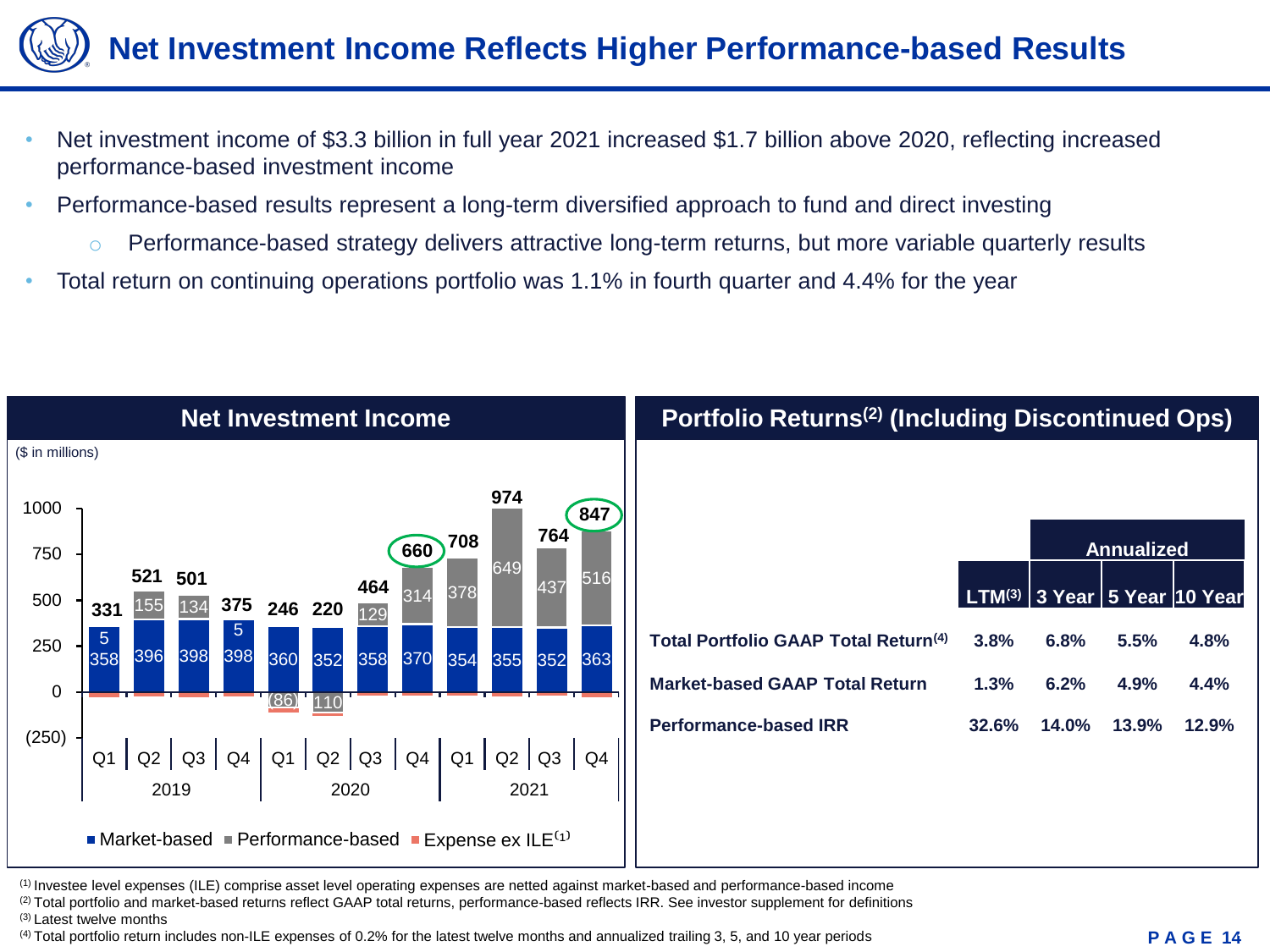## **Proactively Manage Investment Portfolio Risk and Return**

- Divestiture of life and annuity businesses provided opportunity to improve risk adjusted returns
	- $\circ$  Portfolio reduced from \$94 billion to \$65 billion, substantially lowering interest rate and credit risk
	- $\circ$  Increased equity exposure while maintaining capital required to support investment risks
- Fixed income portfolio management a component of enterprise risk and return management
	- $\circ$  Extended duration from 2018-2020, benefiting income and returns in the declining rate environment
	- o Reduced duration in 2021 with additional actions underway in 2022 to lower impact of higher rates caused by increasing inflation
	- o Shorter duration market-based portfolio lowers income, but offers opportunity to take advantage of increasing reinvestment rates
	- o An immediate 100 bps increase in interest rates would generate \$100 to \$150 million of additional annualized investment income after 12 months



 $<sup>(1)</sup>$  FI ETFs included in interest-bearing but classified as equity on the balance sheet</sup>

 $(2)$  Int Bond Yield is the Intermediate Corporate Bond Yield sourced from Bloomberg. Annualized quarterly Core PCE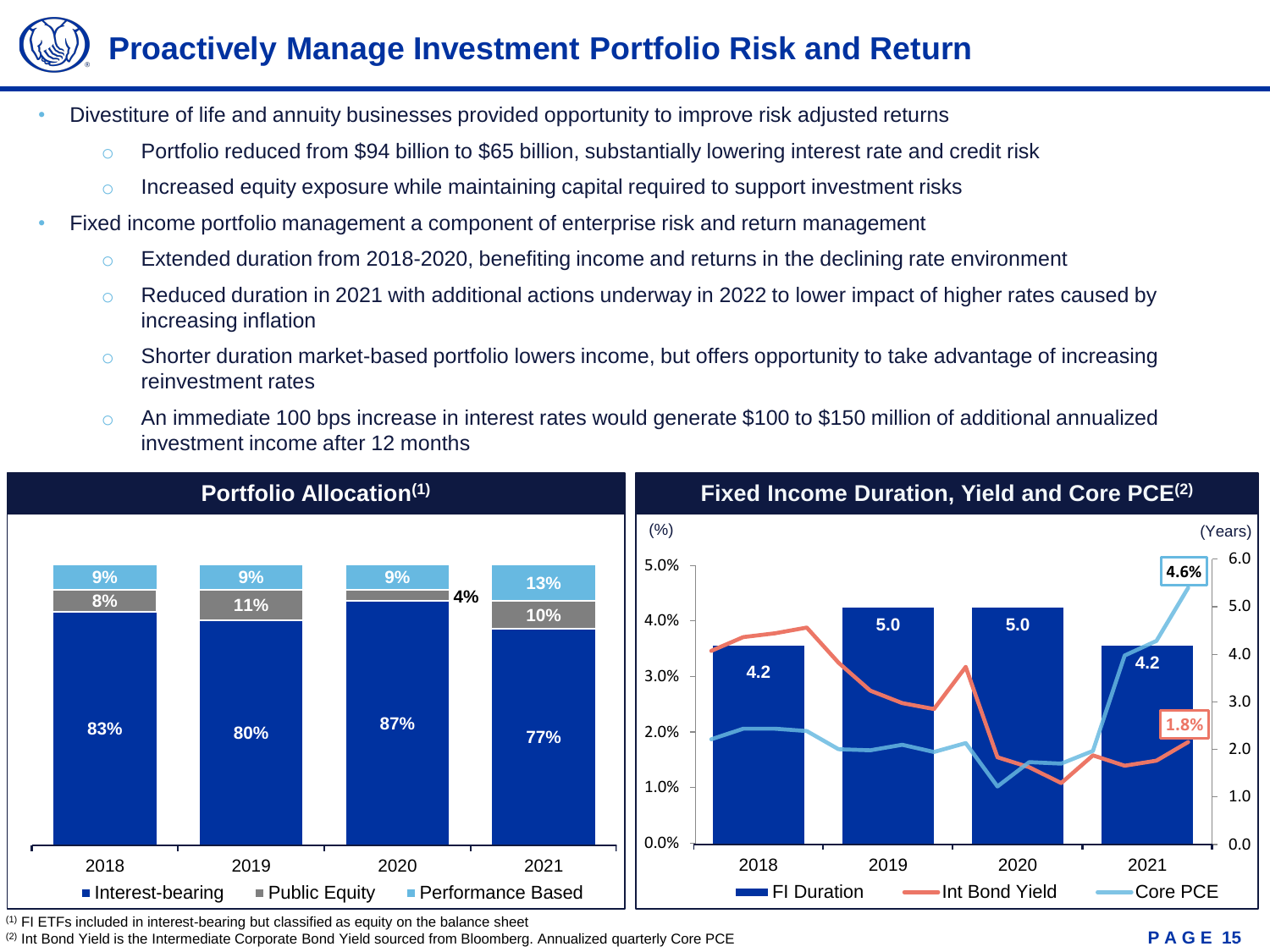#### **Strong Capital Position and Cash Returns to Shareholders**

- Allstate's capital position remains strong and enables significant cash returns to shareholders while investing in growth
	- o Returned \$4.1 billion to common shareholders in 2021 through \$3.3 billion in share repurchases and \$885 million in common shareholder dividends
	- o Increased common shareholder dividend by 50% in 2021
	- o Reduced common shares outstanding by 7.8% over last twelve months
- \$3.3 billion remaining on current \$5 billion repurchase authorization as of year end and expected to be completed by March 31, 2023

| <b>Capital Position</b>                        |            |            |             |  |  |  |  |  |  |
|------------------------------------------------|------------|------------|-------------|--|--|--|--|--|--|
|                                                | 12/31/2021 | 12/31/2020 | Inc / (Dec) |  |  |  |  |  |  |
| Adjusted Net Income Return on Equity*          | 16.9%      | 19.2%      | $(2.3)$ pts |  |  |  |  |  |  |
| Book value per common share                    | \$81.52    | \$91.50    | $(10.9\%)$  |  |  |  |  |  |  |
| <b>Common shares outstanding (in millions)</b> | 280.6      | 304.2      | (7.8%)      |  |  |  |  |  |  |
| Quarterly common shareholder dividend          | \$0.81     | \$0.54     | 50%         |  |  |  |  |  |  |
|                                                |            |            |             |  |  |  |  |  |  |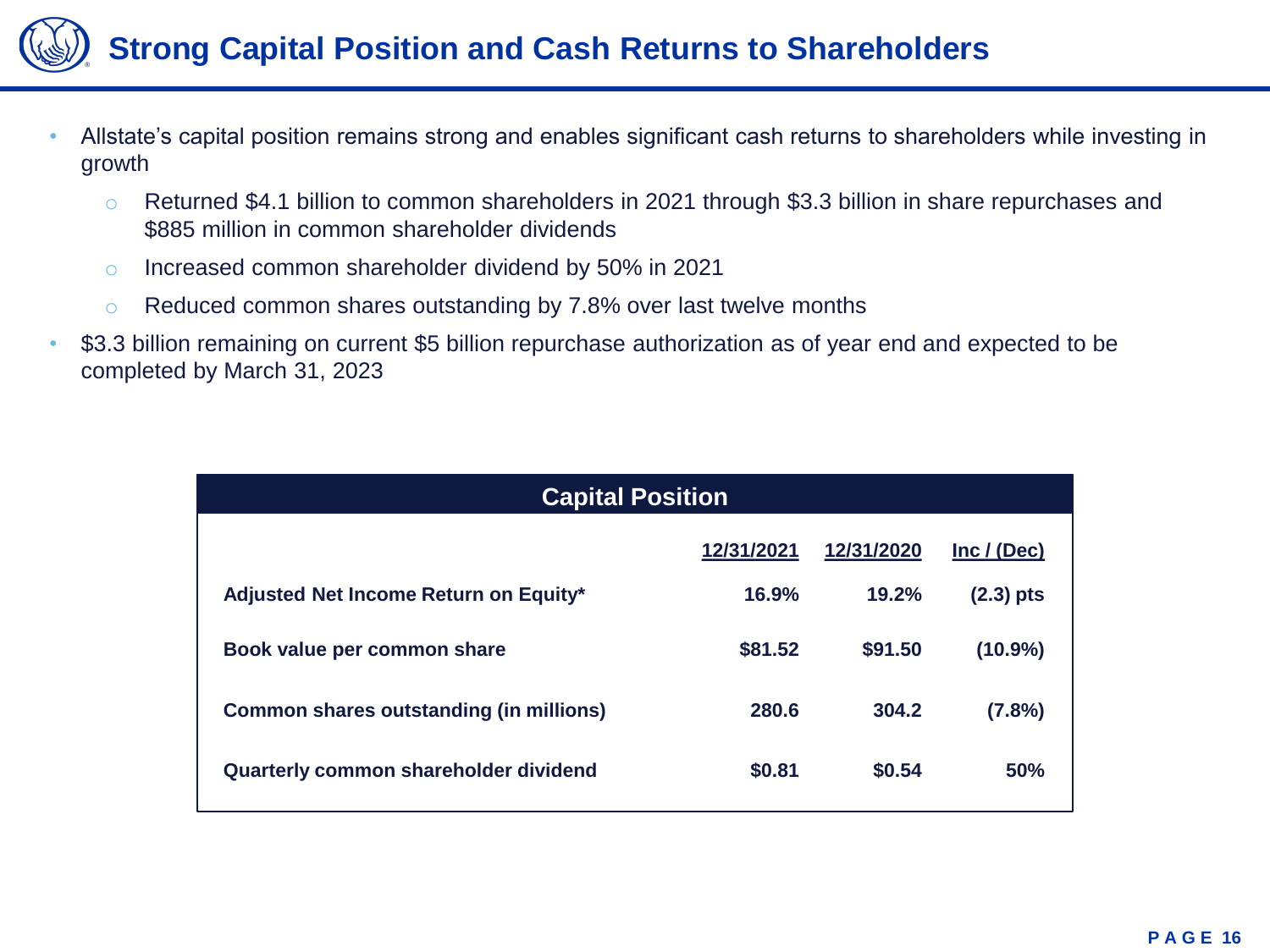